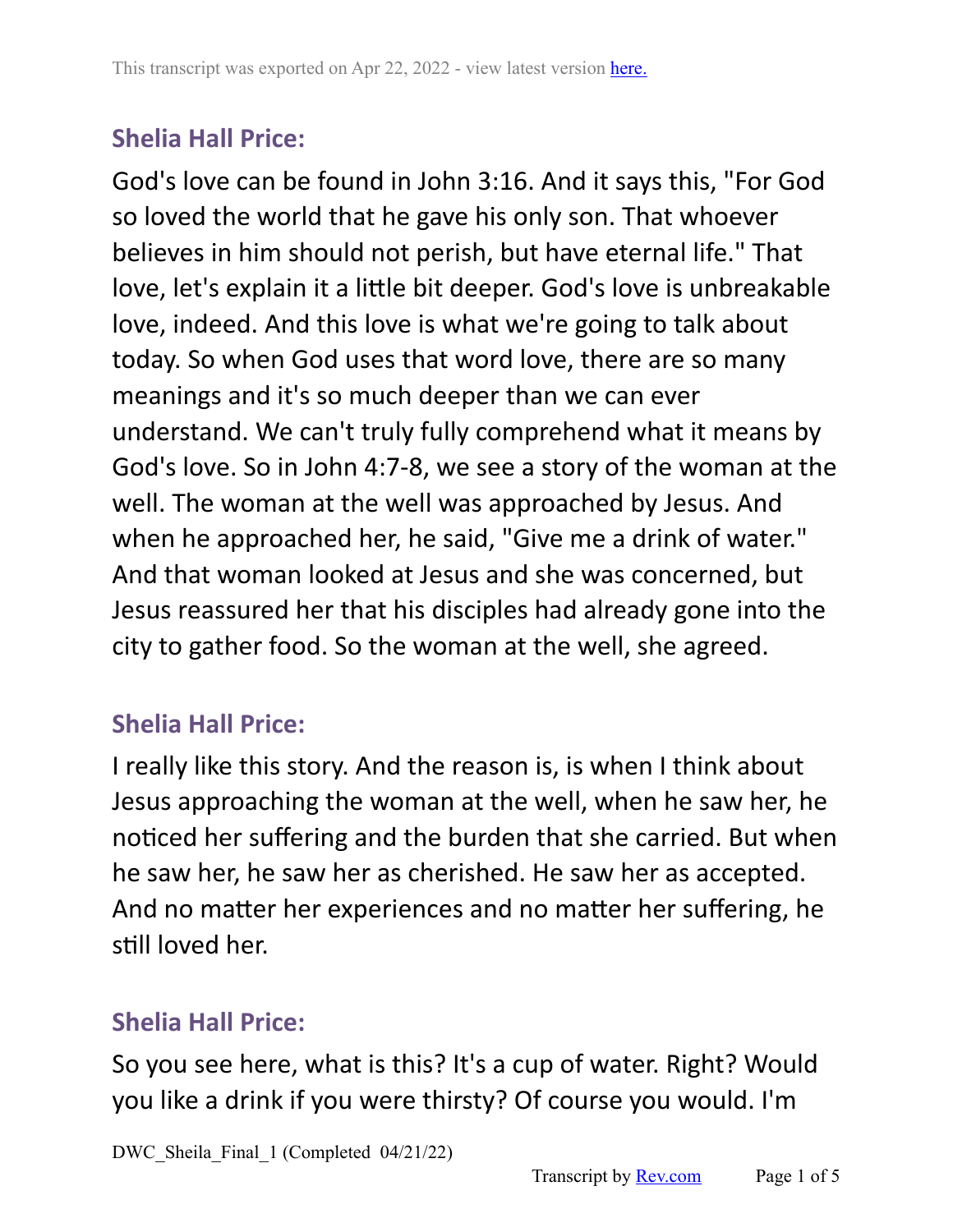thirsty myself. Imagine it being a hot summer day, being outside, you'd be thirsty as well. So let me take a sip. Mm. After you sip water, you want to take another drink. Right? Of course. And the reason being is, after you take that first sip and the water goes down and it quenches your thirst, maybe that water is going to dissipate in different ways. It could dissipate through sweat or through going to the restroom. And of course, as the water dissipates, you continue to drink, because water sustains life.

### **Shelia Hall Price:**

So this story about the woman at the well, I've really been reflecting on it. And what I notice is, that's both you and me. We are all that woman at the well. In life, we carry things such as shame and embarrassment, our struggles, we wonder if we're worthy. Some of us struggle with doubt, some of us struggle with self-image. We wonder if we're good enough, and we also are so concerned about what others think of us. And the list goes on and on and on, but Jesus still loves us. He still loves you and he still loves me. And when he sees me, he sees worthy, he sees cherished, no matter our experiences. So the woman at the well, when we think of her, we should imagine ourselves. Right?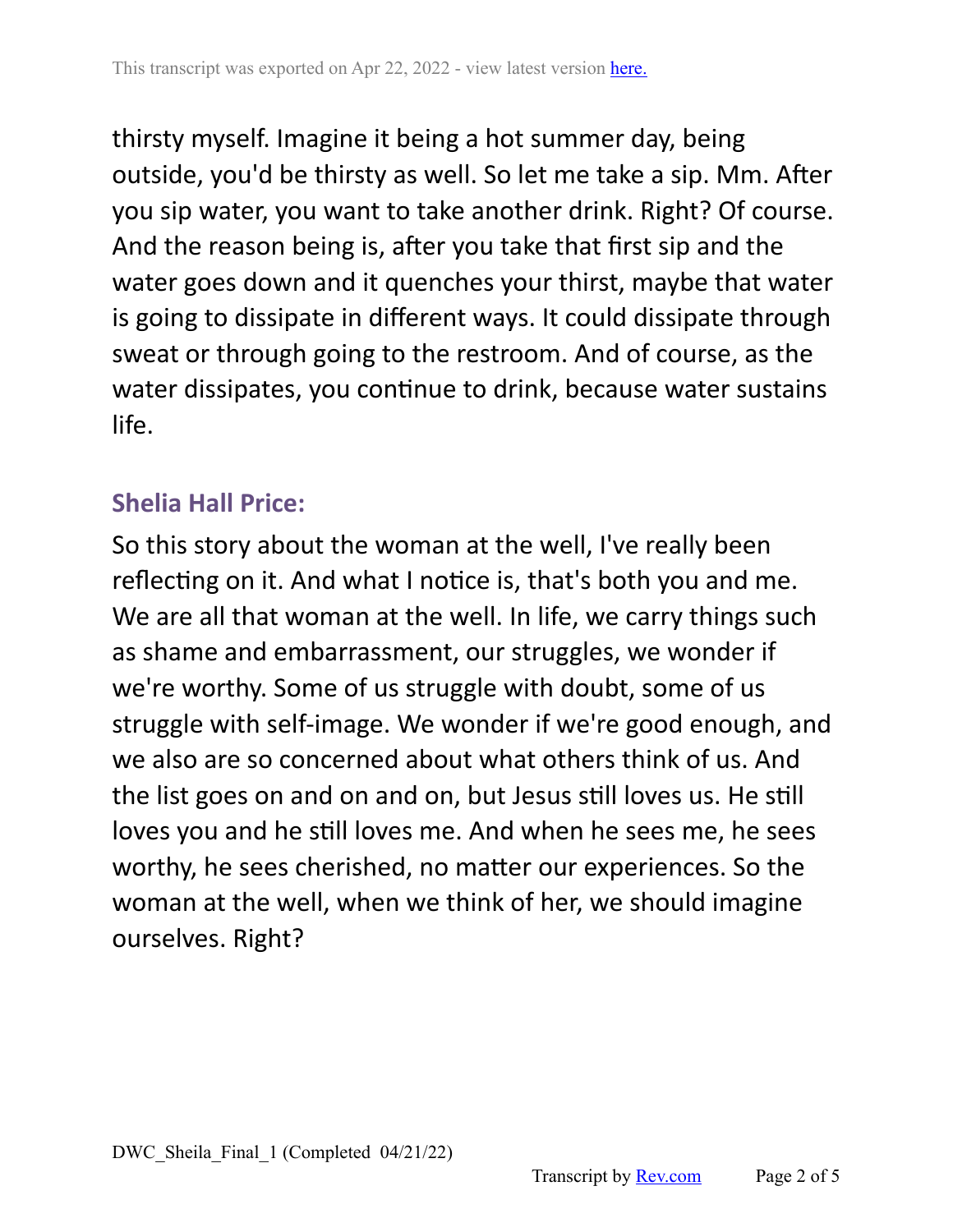Let's take a look at another story in Romans 38-39. Consider this, let's think about the words. Consider this with me carefully. Okay? The scripture says this, "For I am sure that neither death nor life, nor angels, nor rulers, nor things present, nor things to come, nor height, nor depth, nor anything else in all creation will be able to separate us from the love of God in Christ Jesus our Lord." Mm. We all need that confidence. It's something that we need to keep in the back of our minds, that God's love is enduring through any struggle, through any difficulty. Wow.

### **Shelia Hall Price:**

The new living translation says it this way. We might not notice the first time, but watch carefully, it says this, "For I am convinced that nothing can ever separate us from his love. Death can't and life can't, the angels won't and all the powers of hell itself cannot keep God's love away. So our fears for today, our worries about tomorrow or where we are, high above the sky or in the deepest oceans, nothing will ever separate us from the love of God, demonstrated through our Lord Jesus Christ when he died for us. Hallelujah." Mm.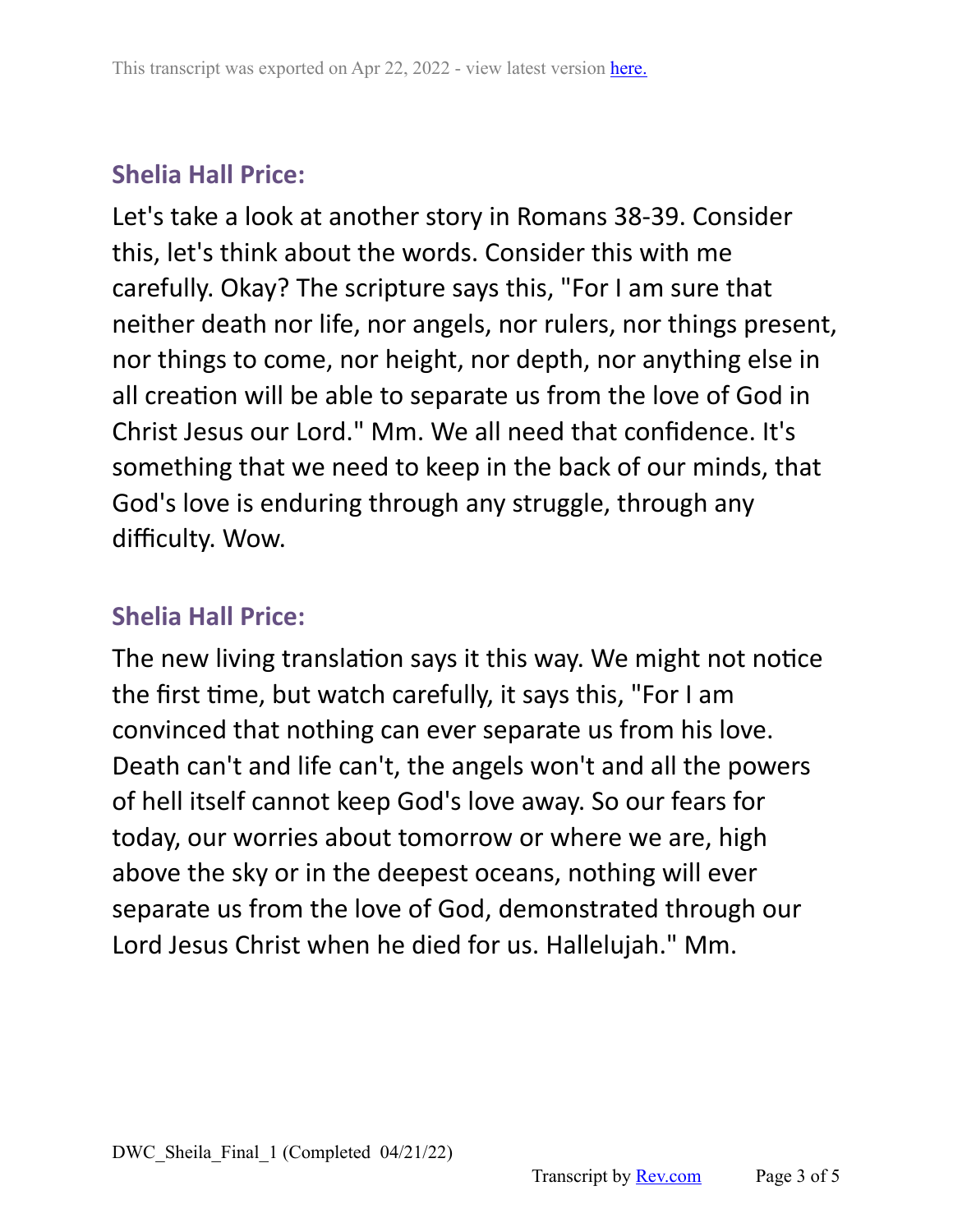So I want to share one of my experiences with you briefly. My family had a dog growing up, and that dog actually bit me. And when it bit me, it bit my lip and my lip was torn. Oh, I was really shocked that the dog bit me in the first place, but sure enough, I had to go and get stitches. And after I got those stitches, I felt like, ugh, this experience was not worth it. I felt so embarrassed to have a scar on my lip. But during that time, God, he said something to me. He said, "Who says you're not beautiful? Who says you're not wonderful? Who says that you're not perfect? I have made you and I'm here to tell you, I believe you're beautiful." God told me that, and I realized that he sees me as perfect in his eyes.

### **Shelia Hall Price:**

From that moment, my life changed. Remember that cup of water? So imagine it being sprinkled out. Water is life. This is living water. So imagine when that water is sprinkled out, it has unbreakable power, continuous love. And we too should permeate out and touch people with God's love. Just like the woman at the well when she accepted Jesus, she accepted his love and she went out to tell others. And that love touched others.